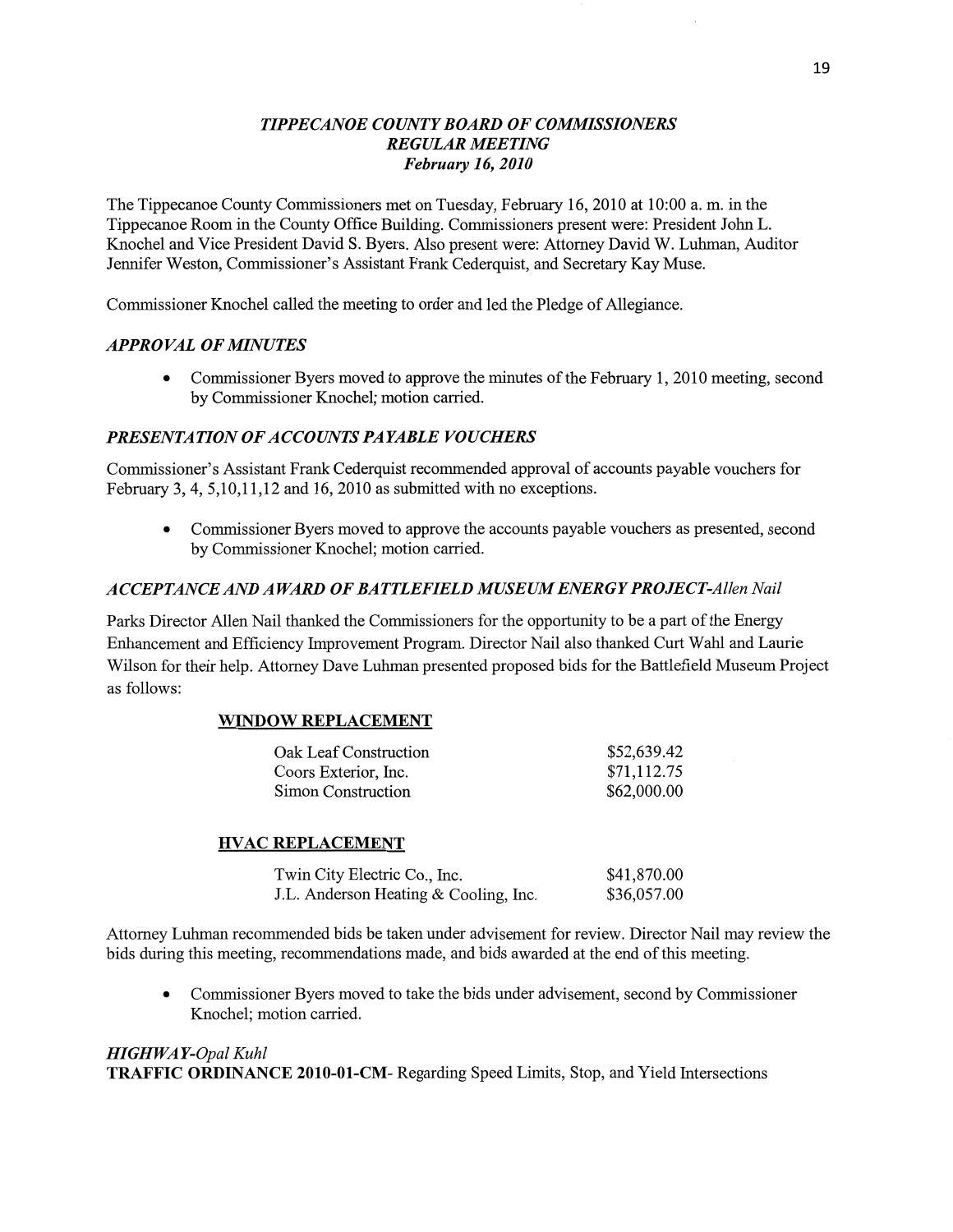Director Kuhl introduced Traffic Supervisor Mike Parks. Mr. Parks stated ordinance 2010-01-CM will revise the speed limit schedule to replace the 25 mph limit on County Road 200 N, from the I-65 bridge to the intersection with 400 E with a speed limit of 45 mph. The recommended change is based on an engineering study that completed in December 2009. Stop and Yield revisions include intersections in sub-divisions that were accepted in 2009. Commissioner Knochel stated he had received several **phone**  calls about **this** proposed speed **limit** change. Director Kuhl stated she had received one phone call opposed, three in favor, and one mention of the guardrail that was hit recently. The new speed limit will be set at the mean speed of 45 mph not the  $85<sup>th</sup>$  percentile, which would be 50 mph. This will be consistent with what is needed and enforceable in that area. Commissioner Knochel asked Mr. Parks the percentage of vehicles that would be speeding if the limit were set at 40 **mph.** Mr. Parks said that 66% would be speeding at 40 mph limit. Sheriff Tracy Brown said he felt that 50 mph was too fast, adding that during heavy rain there is pooling in the center of the roadway. Mr. Parks stated 45 mph is under favorable conditions and drivers are expected to adjust speed according to conditions.

**0** Commissioner Byers moved to approve Ordinance 2010—01-CM on first reading as presented, second by Commissioner Knochel; motion carried.

Auditor Weston recorded the vote:

| <b>Byers</b> | Yes    |
|--------------|--------|
| Knochel      | Yes    |
| Murtaugh     | Absent |

Ordinance 2010-01-CM passes 2—0 on first reading.

- **0** Commissioner Byers moved to suspend the rules and hear Ordinance 2010-01-CM on second reading, second by Commissioner Knochel; motion carried.
- Commissioner Byers moved to approve Ordinance 2010-01-CM on second reading, second by Commissioner Knochel; motion carried.

Auditor Weston recorded the vote:

Byers Yes Knochel Yes Murtaugh Absent

Ordinance 2010-01-CM passes 2-0 on second and final reading.

#### Bridge # **151—CE Agreement** from H. **Stewart Kline & Associates, Inc.**

Director Kuhl presented a construction engineering agreement with H. Stewart Kline & Associates for Bridge #151 for approval. This will cover all testing and requirements for the construction of Bridge **151.**  The amount is not to exceed \$375,000.

**0** Commissioner Byers **moved** to approve the Construction Engineering Agreement with H. Stewart Kline & Associates Inc. as presented, second by Commissioner Knochel; motion carried.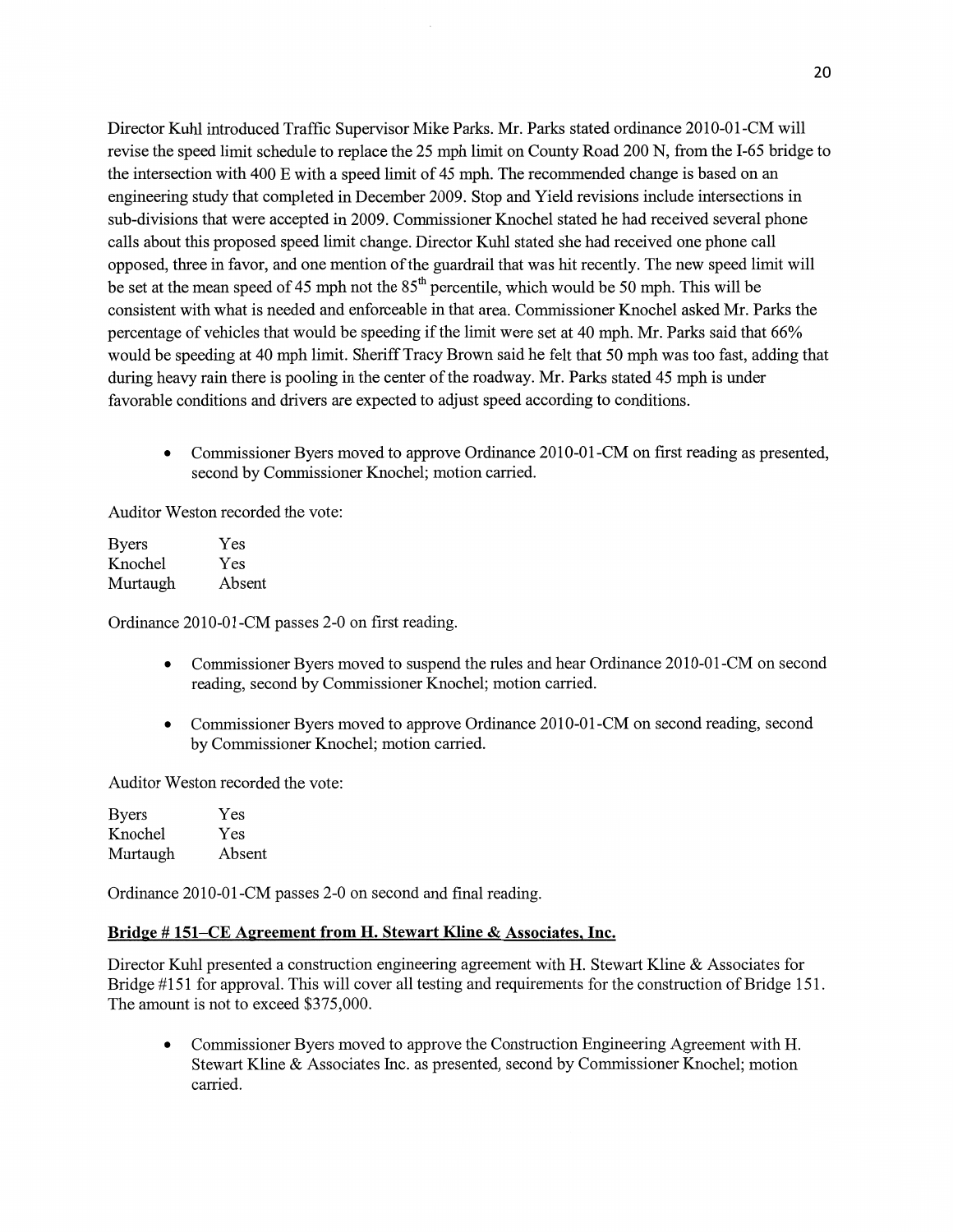# **Project Coordination Contract-American Recovery and Reinvestment Act**

Director Kuhl presented a project coordination contract with the **Indiana Department** of **Transportation**  (INDOT). for resurfacing Eisenhower Road. The contract **states** we will abide by American Recovery and Reinvestment Act rules and federal guidelines.

• Commissioner Byers moved to approve Project Coordination Contract for the American Recovery and Reinvestment Act as presented, second by Commissioner Knochel; motion carried.

# **2010** Fee **Schedule-H. Stewart Kline** and **Associates Inc.**

Director Kuhl presented the 2010 fee schedule from H. Stewart **Kline** and Associates, Inc. The County Highway Department does a lot of on **call,** small projects, and consultations with them. Most of the rates are the same although they did adjust the rate for registered engineers and engineers in training. The rate for engineers is from \$100 to \$160 per hour; for engineers in training it is fiom, \$60 to \$90 per **hour.** 

**0** Commissioner Byers **moved** to accept the 2010 Fee Schedule from H. Stewart and Kline Associates, Inc., second by Commissioner **Knochel; motion** cam'ed.

# **Warranty Deed and Temporary Easements for Bridge U-209**

Director **Kuhl** presented the Warranty Deeds and Temporary Easements from **Evonik** Degussa Corporation formerly known as Eli Lilly. **Evonik** is granting all of the Warranty Deeds and Temporary Easements for the Bridge U-209 project as follows. Parcel 1n perpetual easement, Parcel 1p temporary easement. Warranty Deeds for Parcel 1, 1a, 1b, 1c,1d, 16, 1f, 1g and 1h. Temporary Easements for lj, 1k, 11, and 1m. Ms. Kuhl went on to say that Evonik has been very cooperative and the transition from Eli Lilly to Evonik has been very smooth.

**0** Commissioner Byers **moved** to accept all the Warranty Deeds Temporary Easements and Perpetual Easements for Parcel **1** as presented, second by Commissioner Knochel; **motion**  carried.

## **Warranty Deed and Temporary Easements for Tyler Road Project**

Ms. **Kuhl** presented **a** Warranty Deed and Temporary Easement for Parcel 10 in the amounts of \$735 for the Warranty Deed and \$75 for the Temporary Easement in the name of James **M** and Julia Whitehouse.

**0** Commissioner Byers moved to accept Warranty Deed and Temporary Easement for Parcel 10 as presented, second by Commissioner Knochel; motion carried.

## **Pament** and **Performance Bond** for **Bridge #151-Jack Isom Construction** Co.

Director **Kuhl** presented a **Payment** and Performance Bond for Bridge #151 from Jack Isom Construction Co. the amount is \$2,373,684.72.

**0** Commissioner Byers moved to accept the Payment and Performance Bond as presented, second by Commissioner Knochel; **motion** carried.

## **Deed** of **Easement** for **Bridge U-209 Project**

Director Kuhl presented a Deed of Easement for Parcel 2 in the name Norfolk Southern Railroad in the amount of \$5,950 for the Bridge U—209 project.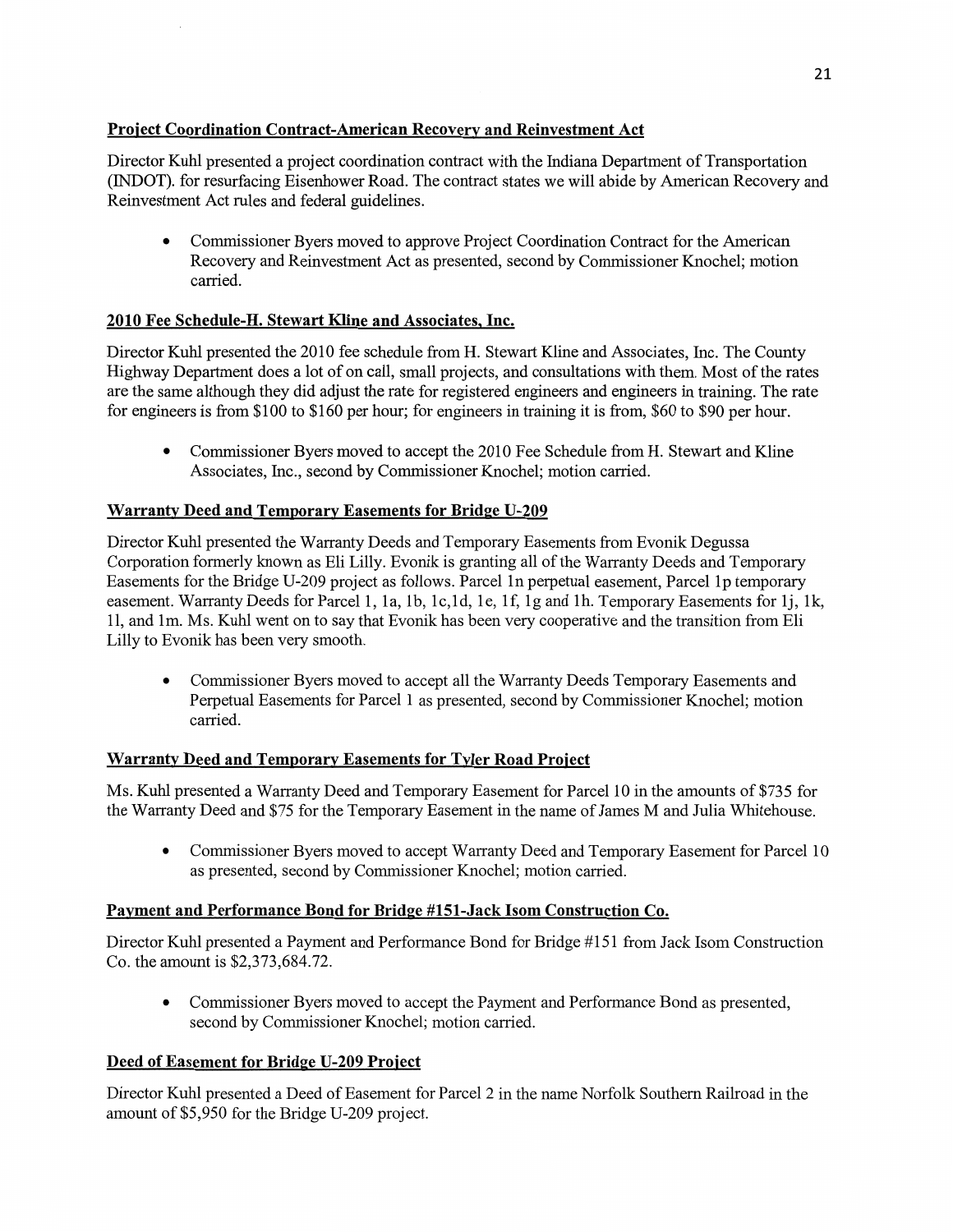**0** Commissioner Byers moved to accept the Deed of Easement as presented, second by Commissioner Knochel; motion carried.

### *ASSESSOR-Samantha Steele-Coles*  Tax **Management Systems**

Assessor Steele-Coles requested approval of the use of Tax Management Associates (TMA) for personal property auditing. TMA currently audits personal property for nineteen counties in **Indiana** and would only audit **businesses** with over \$50,000 in personal property. The assessor's office does not have the work force or the resources to audit personal property for **businesses.** Regional Sales Director Lany Brandon and Area Manager John Shelton of TMA **stated** that by statute, they are able to do **this** service at no charge to the county; TMA is paid from the funds generated from their audits. TMA has a **presence** in twelve states nationwide. Mr. Brandon stated that by law, the assessor is required to review and examine every return. Mr. Shelton stated **that** farmers would not be audited. Commissioner Byers asked about the process if an audit was incorrect. Mr. Brandon stated that TMA stands behind **their** audits. **Commissioner**  Knochel asked Attorney **Luhman** if there had ever been a lawsuit in Tippecanoe County pertaining to this **issue. Attorney Luhman** stated that in 2002 there was a lawsuit questioning the county assessor's authority to hire an outside company like TMA to do personal property **audits.** The Indiana Supreme Court found **that** the County does have that right to contract for this service. The legislature made a change in the statute to insure payment for **this** service can only be fiom recovered funds due to their audit. Thirty-day notice is required to cancel this contract with **TMA.** 

**0** Commissioner Byers moved to approve the use of Tax Management Associates as presented, second by Commissioner Knochel; motion carried.

#### *GRANTS—Laurie Wilson*

Grant **Facilitator** Laurie **Wilson** requested permission to apply for an Emergency Management Performance Grant from the **Indiana** Department of Homeland Security. **This** will reimburse the county for up to one-half the salary and benefits for three employees of TEMA. The county is applying for \$82,339, and should be granted between \$62,000 and \$68,000. Commissioner Byers asked if that would cover half of the salaries of those three employees. Ms. Wilson stated that it **should** cover the full half of the salary but only about 13% of benefits.

**0** Commissioner Byers moved to grant permission to apply for the **grant** as presented, second by Commissioner Knochel; motion carried.

Ms. Wilson requested permission to apply for **a** Drug Free Coalition Grant from the Department of Health and Human Services. This is a **continuation** grant to **help** fund the activities of the Drug Free Coalition. The **amount** applied for is up to \$125,000.

• Commissioner Byers moved to grant permission to apply for the grant as presented, second by Commissioner Knochel; motion carried.

## *TIPPECANOE WLLA-DeAnna Sieber*  **Amendment** to **RCAP Contract**

DeAnna Sieber presented an amendment to the Residential Care Assistance Program (RCAP) **Contract**  for approval. This reflects an update in paragraph 30 adding the director's name. An update in paragraph 37 on security and privacy health information and paragraph 37-5 electronic transaction **compliance.**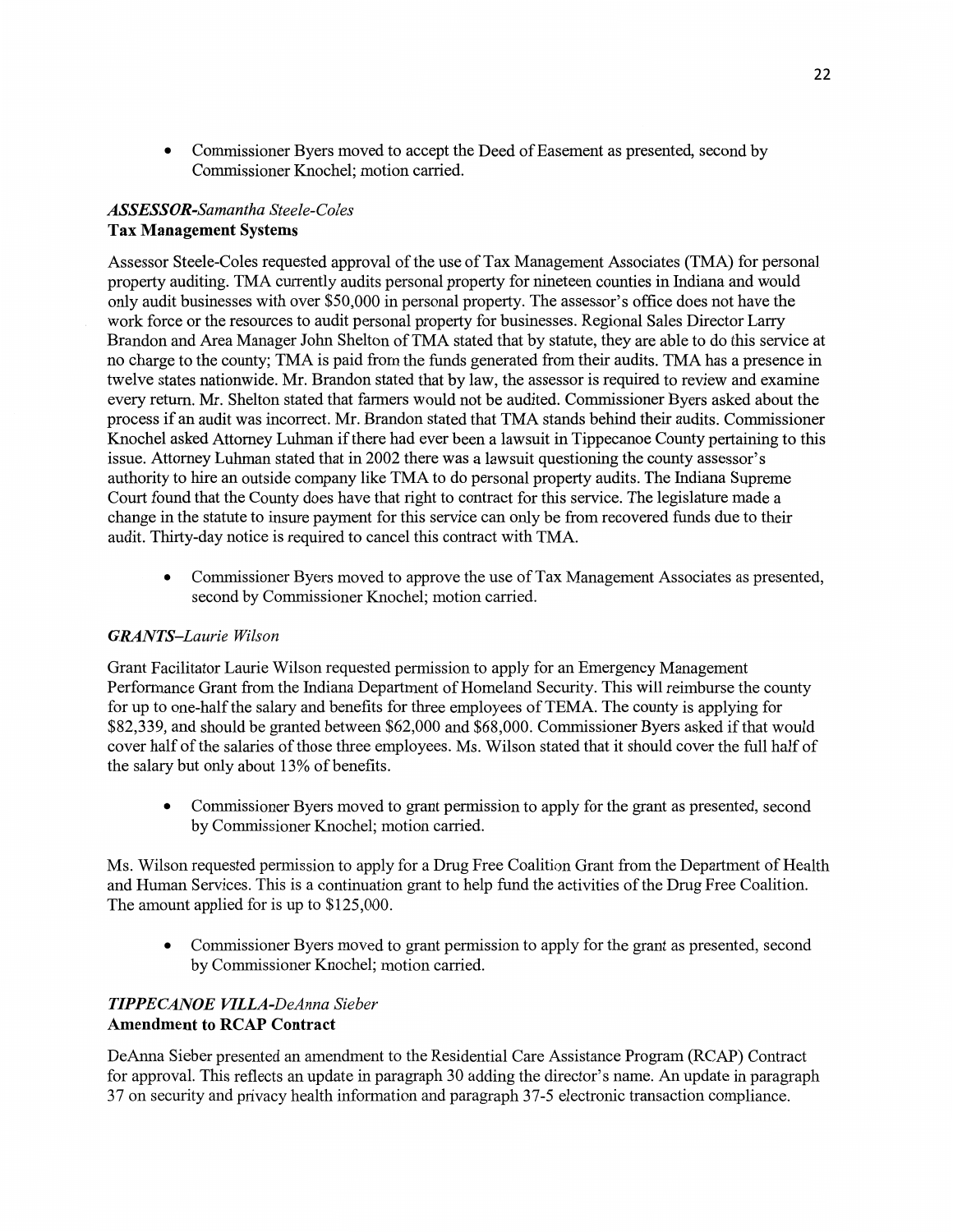These **changes** are required by the American Recovery and Reinvestment Act of 2009, no changes to funding were **made.** Attorney Luhman stated **HIPPA** requirements were also put into the contract.

**0** Commissioner Byers **moved** to accept the **amendment** to the **RCAP** contract as presented, second by Commissioner **Knochel; motion** carried.

### *APPLICATIONS T 0* THE *VILLA*

**Commissioner Knochel** presented two **applications** to **Tippecanoe Villa.** 

**0** Commissioner Byers moved to accept the **applications** of Barbara White and Troy Dolby to the Tippecanoe Villa, second by Commissioner Knochel; **motion** carried.

# *SPONSORSHIP AGREEMENT WITH CASA* AND *T IPPE CANOE CHILD* AB USE *PREVENTION CHAPTER*

**A** Sponsorship agreement between **CASA** and Tippecanoe Child Prevention Chapter was presented for approval, proclaiming April as Prevent **Child Abuse** Month. In addition, **approval** to put blue ribbons around the square was requested.

**0** Commissioner Byers moved to accept sponsorship agreement as presented, second by Commissioner **Knochel; motion** carried.

#### **APPOINTMENTS TO COMMON WAGE BOARD**

**0** Commissioner Byers moved to appoint Dave Lahr to the City of Lafayette under the Orchard Heights sanitary storm sewer project, water main replacement program and to the Purdue University for **a** list of projects throughout the University, second by Commissioner Knochel; **motion** carried.

#### *UNFINISHED BUSINESS*

Sheriff Tracy Brown stated **that** in 2003 Tippecanoe County entered into an agreement with Chase Bank for the lease of 800 MHz radio system upgrade. The annual payment of approximately \$286,000 was due on December 1. In 2007, this due date did not coincide with the 911 budget and did not fit well with the contract schedule for paying vendors. **A** meeting with bank officials to amend that payment schedule was **completed** and they have amended the payment schedule, redistributing the interest charge of \$8,000 over the remaining **life** of the lease.

**0** Commissioner Byers moved to accept the modification to payment plan for Motorola Project as presented, second by Commissioner Knochel; motion carried.

#### NE *W B USINESS*

Parks Director **Allen** Nail stated that he had reviewed the bids offered for the Tippecanoe Battlefield Museum, and recommended accepting the low bids for the window replacement and the **HVAC**  replacement.

**0** Commissioner Byers moved to accept the low bid from Oak Leaf Construction for \$52,639.42 for Window replacement, **second** by Commissioner Knochel; motion carried.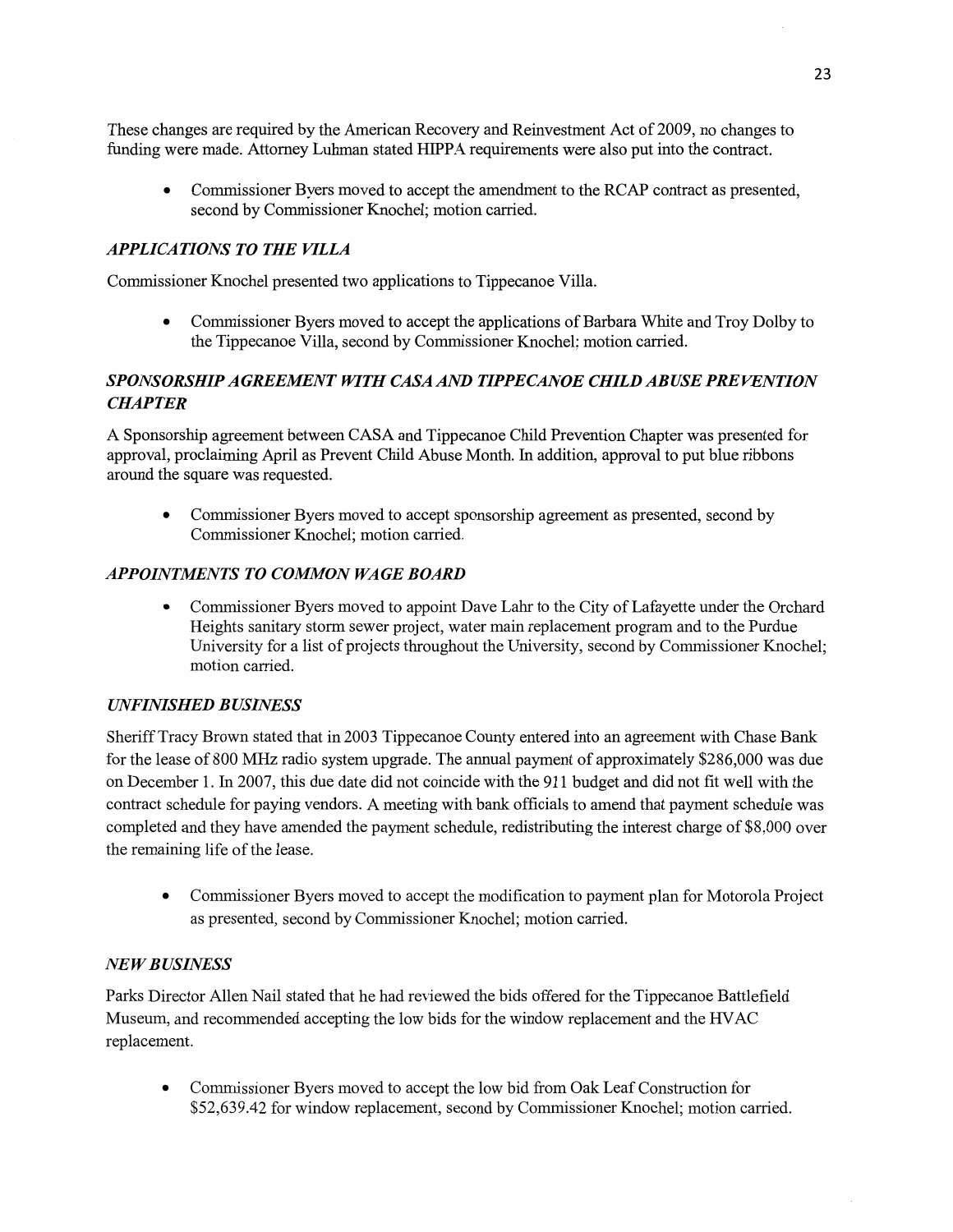**0 Commissioner** Byers **moved** to accept the low bid from **Anderson** Heating and Cooling for \$36,057.00 for the HVAC upgrades, second by Commissioner Knochel; motion carried.

**Auditor** Weston reported that the resolution for Cary **Home** referenced as 2010-06-CM at the last meeting, **which** was the original resolution number. It **should** have been 2010-09-CM. **This** correction is reflected in the minutes of the last meeting.

#### *REPORTS* ON *FILE*

Building Commission Building **Commission** 2009 year end repor<sup>t</sup> Mail and Duplicating Historic Prophets Town Annual Report

Reports are on file in the Commissioner's **Office** for public **viewing.** 

#### $PUBLIC$  *COMMENTS*

Paul Wright; West Point, IN-voiced concern about what happens to emergency equipment when it is no longer **functioning** and if it **possible** to share the equipment with the National Guard.

Grant Facilitator Laun'e Wilson-stated that if equipment becomes inoperable or outdated **that** any funds generated **through** the **selling** of equipment would be retumed to **Homeland** Security.

Commissioner Byers moved to adjourn

### **BOARD** OF **COMNIISSIONERS** OF **THE COUNTY OF TIPPECANOE**

 $\mathcal{L}$  Kaschel

John L. Knochel, President

 $1/15 B_2$ 

David S. Byers Vice President